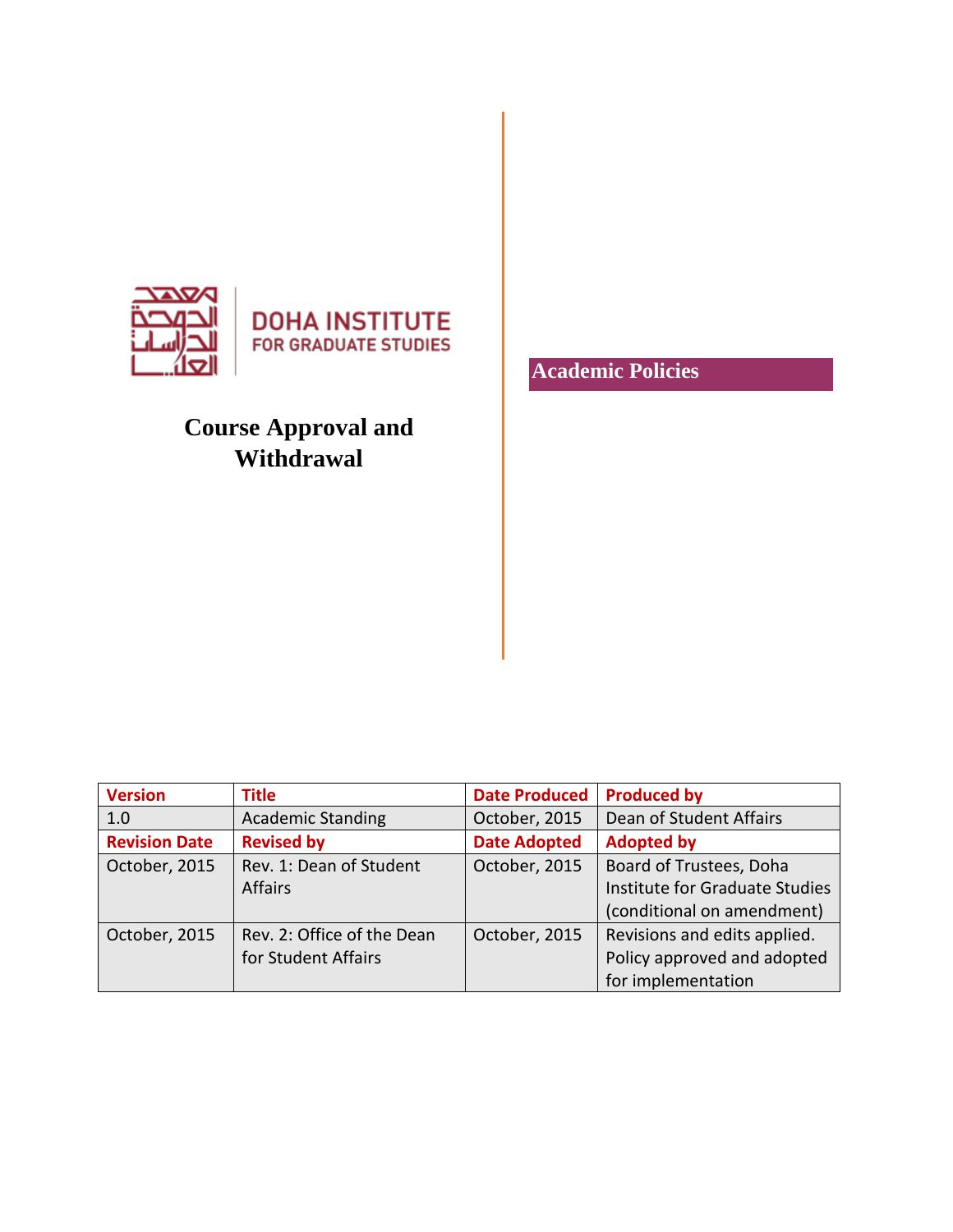## Contents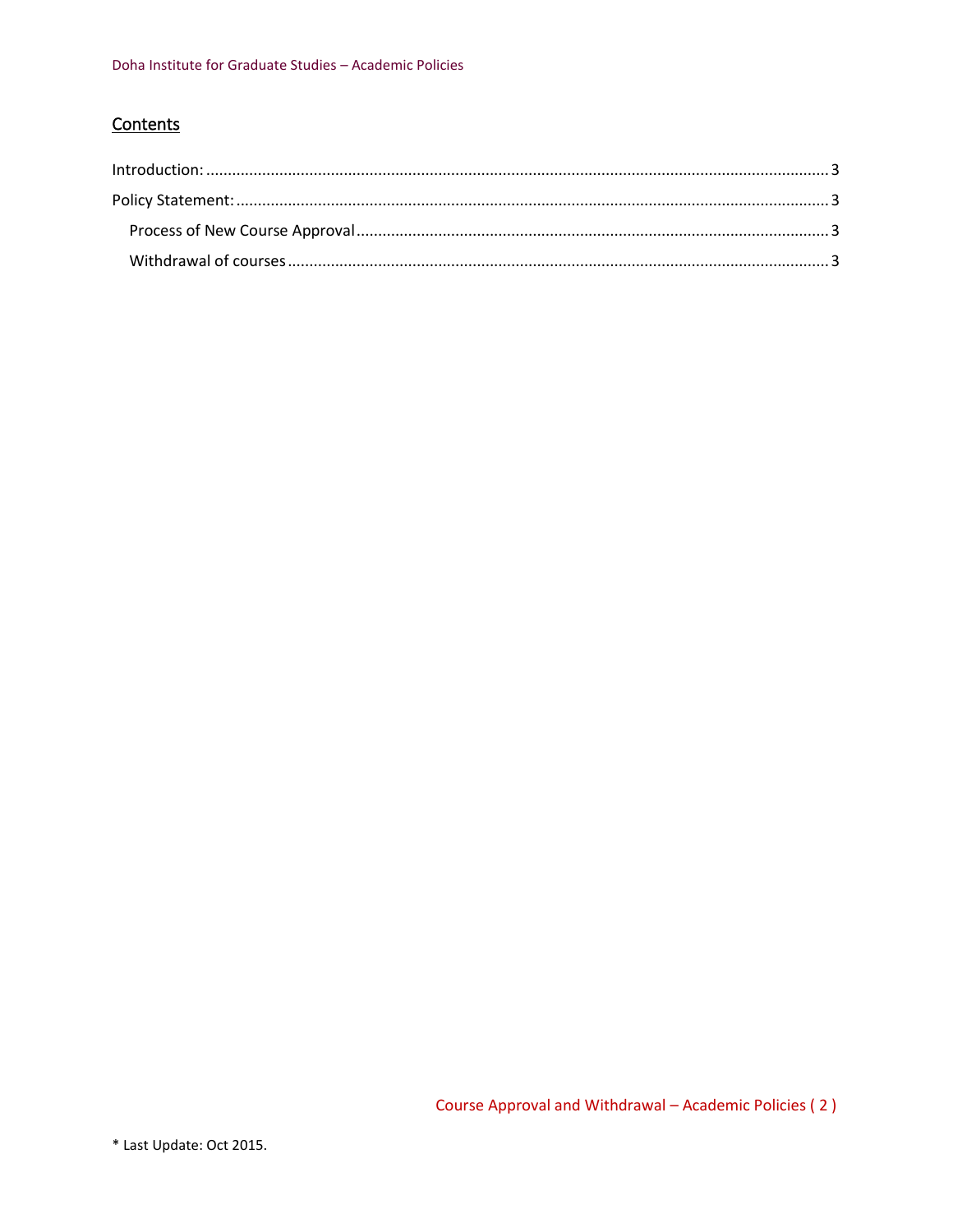#### <span id="page-2-0"></span>Introduction:

This policy defines the procedures for the approval of the introduction of new courses and the withdrawal of existing ones.

#### <span id="page-2-1"></span>Policy Statement:

#### <span id="page-2-2"></span>Process of New Course Approval

A proposal to introduce a new course should be submitted on the DI course description template and include, but is not limited to, the following components:

- The rationale for the proposed course and its description (syllabus; level of the course; whether the course is an elective or a core/compulsory one, etc.);
- The course's objectives, expected student learning outcomes and its relevance to the degree program and its objectives;
- The mode(s) of instruction used in the proposed course and needed learning resources;
- The faculty members, existing/new, capable of teaching the proposed course;
- The assessment method(s) applied in the proposed course;
- Facilities and other physical resources the proposed course may require.

The proposal is submitted by the head of the program concerned in time for the next scheduled meeting of the Academic Affairs Committee of the School concerned. The chair of the committee will report to the program head the committee's decision as soon as possible following the meeting. The committee may approve with or without requirement of changes, or reject giving reasons, the proposal.

### <span id="page-2-3"></span>Withdrawal of courses

Elective courses can be offered or withdrawn in any given semester in line with the teaching arrangements adopted by the program concerned and without compromising the learning needs of students.

Core or compulsory courses however must always run and cannot be withdrawn temporarily or permanently without consideration of the following elements:

- The rationale for the withdrawal of the course;
- Evidence that support the decision of a course withdrawal;

Course Approval and Withdrawal – Academic Policies ( 3 )